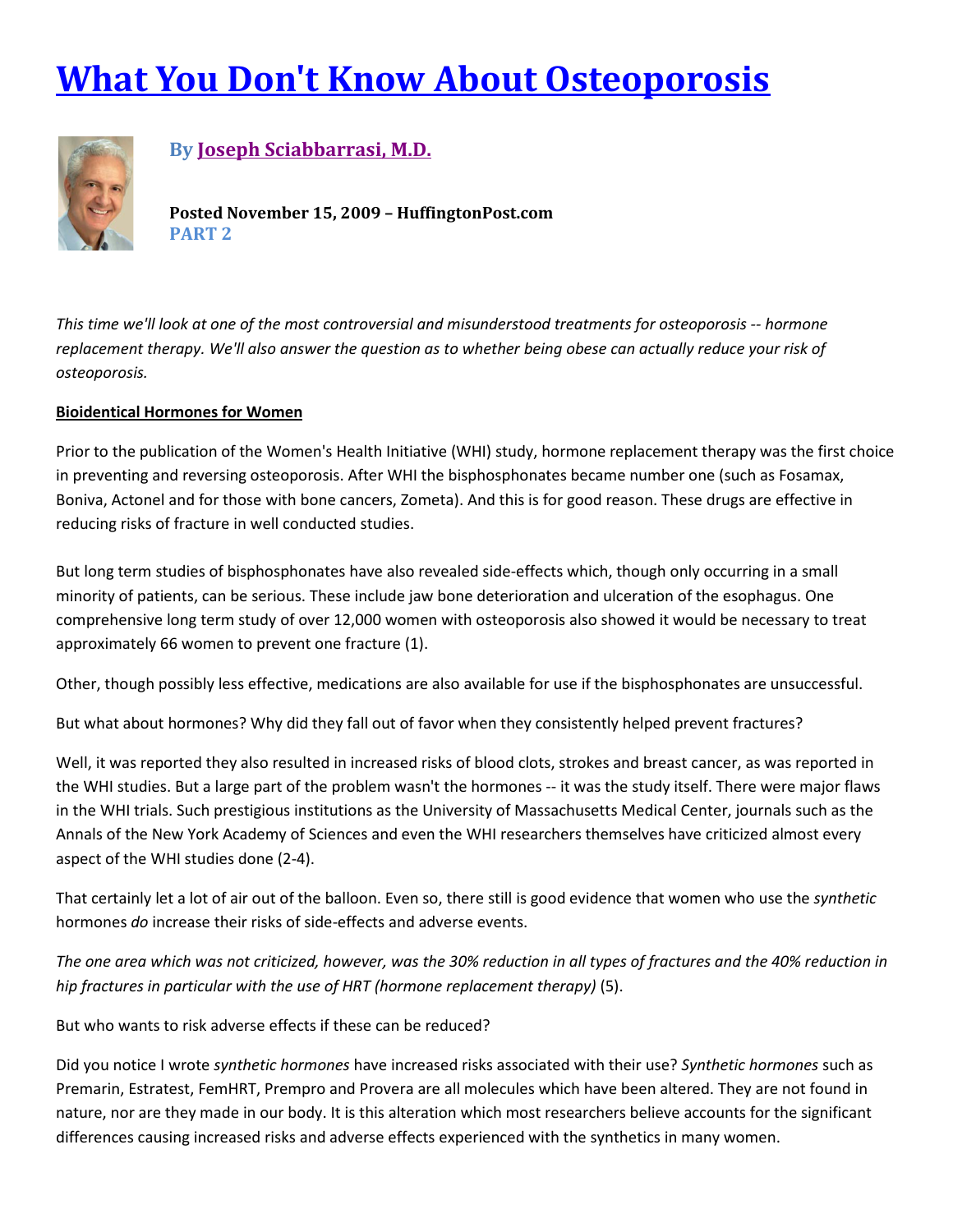As it turns out, the risks associated with synthetic hormones are *not* seen to the same significance with the *Bioidentical hormones* as shown in a number of excellent studies.

*Bioidentical hormones* are the exact hormones which our bodies produce. To the last atom, they are identical in every way to that which nature gives us.

*Bioidentical hormones* have a much different -- and safer profile. This evidence comes for example, from studies which have looked at the risks of breast cancer with *synthetic* HRT to the significantly reduced risks with bioidentical hormones  $(6-7)$ .

There is also good evidence that transdermal estrogen (patch or cream applied to the skin) has no increased risk of causing breast cancer or blood clots -- especially potentially fatal blood clots which can travel to the lungs, heart or brain (8-9).

Moreover, comprehensive reviews of the safety and effectiveness of Bioidentical HRT have also concluded that, **from all the clinical evidence we have to date**, they are an excellent choice for protecting against fractures in women with osteoporosis (10-11).

**Bottom Line:** Bioidentical hormone replacement therapy for women is a valid and viable option for protecting against osteoporotic fractures. There will always be a need for further studies to add to our knowledge, but the track record to date is excellent. They must be used by a knowledgeable practitioner, accompanied by periodic testing and all preventive medicine care. I appease my obsessive need to keep patients safe by tracking these things rather closely. And any hormone therapy should always be used at the lowest effective dose, using estrogen and progesterone together. This combination of the bioidenticals offers the best benefit and protection against problems.

In my clinical practice -- over 15 years of experience in the use of Bioidentical hormone replacement therapy -- I regularly see that we not only halt, but we reverse osteoporosis. For women, I require annual gynecological evaluations, mammograms and pelvic ultrasound as well as periodic lab testing to ensure we are achieving optimal ranges of therapy. Bone mineral density evaluation is also periodically required as appropriate.

Most importantly, *you* want to know you are in safe hands while benefiting from all the positives of this exceptional therapy. Therapy should be individualized and tailored to the specifics of each patient's needs and risk profile.

Well, that's great for women. But what about men and testosterone replacement for bone health? Which would also be terrific for the libido in older guys.

Except for one **big** problem. Doesn't testosterone cause prostate cancer? So for all the good it does, aren't men just helping one part and hurting another? Bummer. What's a guy to do?

# **Testosterone, Osteoporosis and the Risk of Prostate Cancer**

In a comprehensive review of the subject, we see not only an increase in bone density, but significantly fewer fractures in older men with osteoporosis who are treated with testosterone replacement therapy. Moreover, this can be done *with no evidence of any increased risk of prostate cancer* (12).

Did we hear this right? *No* increased risk?

Well, quoting these authors:

"So far, there is no compelling evidence that testosterone has a causative role in prostate cancer."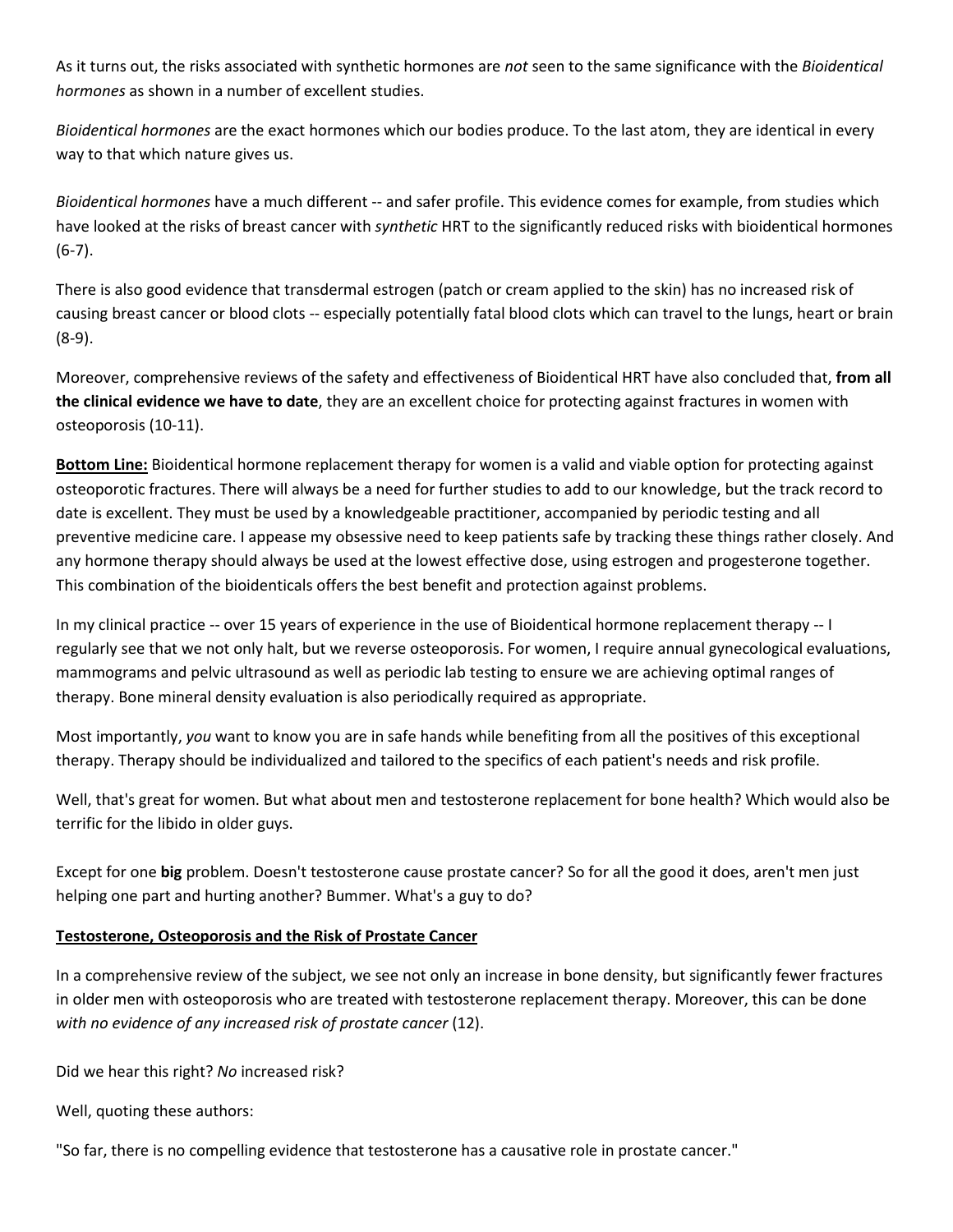And this review echoes literally a multitude of studies which have concluded exactly the same findings over the last 20 years. *Testosterone replacement therapy does not increase a man's risk of prostate cancer.*

**Bottom Line:** All men over the age of 50 should be screened for the possibility of bone loss with blood tests as well as bone mineral density testing where appropriate. Testosterone replacement therapy should be considered as first line therapy for men with bone loss or osteoporosis along with regular follow-up testing for optimal levels and a physical exam. Prostate health should be followed, these studies notwithstanding.

Moreover, men with a history of prostate cancer are not necessarily excluded from receiving testosterone therapy. In my practice, I work closely with prostate oncologists to carefully select and follow these individuals while they receive testosterone replacement.

Sweet. So now, what's the story on weight, obesity and osteo?

## **Obesity**

There are many potential causes for osteopenia and osteoporosis. This is not one of them. Despite the fact that there are a host of diseases which anyone with obesity is at increased risk for -- such as hypertension, diabetes, high cholesterol and coronary heart disease, *there are no studies which show that obesity will increase anyone's risk of developing osteoporosis.* But, of course, there is a catch.

Obesity is also associated with an increased risk of falls. And even though the bone mineral density of many obese individuals is normal, there is an increased risk of fractures of the forearm, legs and spine. You heard it right. *You can have a normal bone density and no osteoporosis and still have a significantly higher risk of breaking a bone if you are obese.* This does not seem to be true for hip fractures, however, where there seems to be no increased risk with obesity  $(13 - 16)$ .

What seems to be most likely is that the protective effect of increased body size is due to *the amount of muscle we have on our bodies* -- not just how obese we are. This lean tissue as it is called seems to be the most important factor in obese people which protects against fractures (17).

**Bottom Line:** If you are obese, start or continue working out to build muscle. Obesity will *not* cause osteoporosis. But it *will* increase your risk of breaking a bone whether or not your bone density is normal.

Remember: Osteoporosis is a reversible disease. And so is your risk of fractures due to obesity.

*In our next and final installment on osteoporosis, we'll take a closer look at why I think my bones are better than my vegetarian buddy Jason's; the mineral Strontium; Vitamin K; fish oils (for stronger bones?); and the good, the bad and the surprising side of alcohol. Stay tuned!*

*Joseph Sciabbarrasi, M.D., has practiced Integrative Medicine in West Los Angeles since 1993. In addition to his work with Osteoporosis, Bioidentical hormone replacement therapy, Cardiovascular and Chelation therapies, he also lectures, writes and celebrates his weekends with his wife, Kathleen and their 8 year old son, Kieran. Join him at his website: [www.drjosephmd.com](http://www.drjosephmd.com/)*